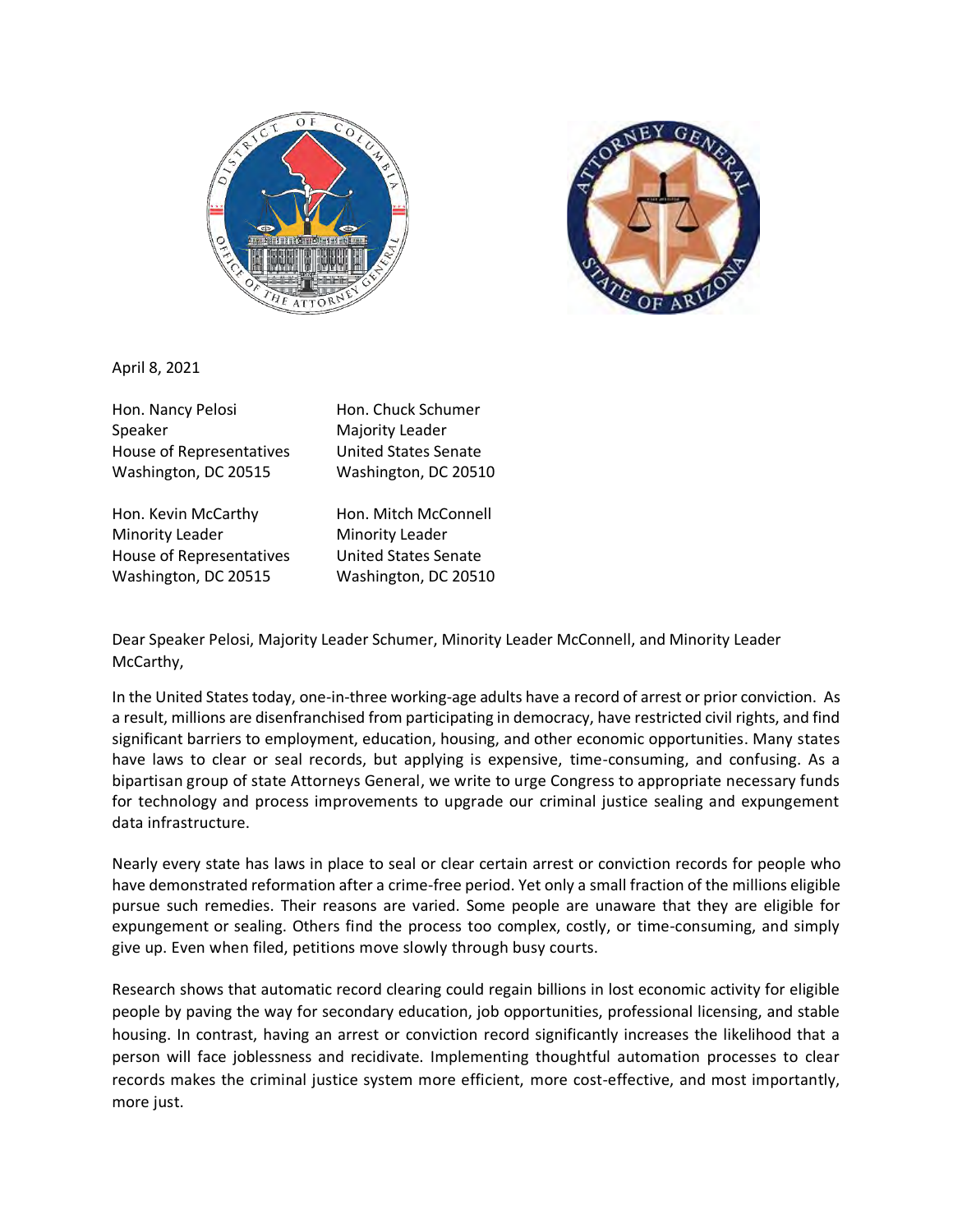Recently, a growing number of states have recognized the need to modernize their criminal justice data systems. As of October 2020, 10 states had automatic expungement or sealing of some convictions.<sup>1</sup> As part of reform efforts, Pennsylvania,<sup>2</sup> Utah,<sup>3</sup> and Michigan<sup>4</sup> implemented sensible automated record clearing laws. New Jersey<sup>5</sup> and Connecticut<sup>6</sup> are studying implementation, and legislation is pending in nearly a dozen more states.<sup>7</sup>

Despite this progress, criminal justice data remains siloed among courts and agencies, often lacking standardized formats. Streamlining and automating processes can reduce costs and increase the scale of state record-clearing laws. The upfront investment to fund technology improvement programs, however, remains a key obstacle that states face in enacting large-scale record clearing reforms.<sup>8</sup> It is critical that states have the capability to accelerate investments needed to transform their criminal justice data infrastructure.

The First Step Act of 2018 demonstrated a bipartisan commitment in Congress to improving criminal justice outcomes while maintaining public safety. In addition, bipartisan legislation has previously been introduced in both the U.S. House<sup>9</sup> and Senate<sup>10</sup> that would provide automatic clearing for certain nonviolent federal arrest or conviction records. We call on Congress to take another step toward modernizing the criminal justice system. Funding for automated record clearing systems can enfranchise millions, giving them an opportunity to improve their, and their families' lives.

Sincerely,

Land F

Mark Brnovich **Karl A. Racine** 

Arizona Attorney General District of Columbia Attorney General

<sup>3</sup> <https://le.utah.gov/~2019/bills/static/HB0431.html>

<sup>1</sup> [50-State Comparison: Expungement, Sealing & Other Record Relief | Collateral Consequences Resource Center \(ccresourcecenter.org\)](https://ccresourcecenter.org/state-restoration-profiles/50-state-comparisonjudicial-expungement-sealing-and-set-aside/)

<sup>2</sup> <https://www.legis.state.pa.us/cfdocs/billInfo/billInfo.cfm?sYear=2017&sInd=0&body=H&type=B&bn=1419> (First law in the nation to seal certain criminal records from public view through an automated process.)

<sup>4</sup> [http://www.legislature.mi.gov/\(S\(k4kq5t1arwclgdukigo0cqtc\)\)/mileg.aspx?page=getObject&objectName=2019-HB-4980;](http://www.legislature.mi.gov/(S(k4kq5t1arwclgdukigo0cqtc))/mileg.aspx?page=getObject&objectName=2019-HB-4980)

<https://www.bridgemi.com/michigan-government/whitmer-signs-clean-slate-michigan-allowing-automatic-felony-expungement>

<sup>5</sup> <https://www.nj.gov/governor/news/news/562019/approved/20191218a.shtml> (Task force studying the technological, fiscal, and practical issues and challenges associated with an automated clean slate system.)

<sup>6</sup> [https://www.ncsl.org/research/civil-and-criminal-justice/clearing-criminal-records-for-those-who-ve-earned-a-second-chance](https://www.ncsl.org/research/civil-and-criminal-justice/clearing-criminal-records-for-those-who-ve-earned-a-second-chance-magazine2020.aspx)[magazine2020.aspx](https://www.ncsl.org/research/civil-and-criminal-justice/clearing-criminal-records-for-those-who-ve-earned-a-second-chance-magazine2020.aspx)

<sup>7</sup> [50-State Comparison: Expungement, Sealing & Other Record Relief | Collateral Consequences Resource Center \(ccresourcecenter.org\)](https://ccresourcecenter.org/state-restoration-profiles/50-state-comparisonjudicial-expungement-sealing-and-set-aside/)

<sup>8</sup> Utah: House Bill 43[1 Expungement Act Amendment](https://le.utah.gov/~2019/bills/static/HB0431.html) Fiscal Note: \$1,648,200; Michigan: [Package of bills, including automation](http://www.legislature.mi.gov/documents/2019-2020/billanalysis/Senate/pdf/2019-SFA-4980-N.pdf) Fiscal Note: \$25.7 million over 5 years. Of that, approximately \$10 million over 5 years for automated components; Pennsylvania: Act 56 of 2018 (House Bill [1419\)](https://www.legis.state.pa.us/cfdocs/billInfo/billInfo.cfm?sYear=2017&sInd=0&body=H&type=B&bn=1419) Fiscal Note: \$245,000

<sup>9</sup> <https://www.congress.gov/bill/116th-congress/house-bill/2348>

<sup>10</sup> [https://www.congress.gov/bill/116th-congress/senate-](https://www.congress.gov/bill/116th-congress/senate-bill/5047?q=%7B%22search%22%3A%5B%22%5C%22clean+slate+act%5C%22%22%5D%7D&s=1&r=2)

[bill/5047?q=%7B%22search%22%3A%5B%22%5C%22clean+slate+act%5C%22%22%5D%7D&s=1&r=2](https://www.congress.gov/bill/116th-congress/senate-bill/5047?q=%7B%22search%22%3A%5B%22%5C%22clean+slate+act%5C%22%22%5D%7D&s=1&r=2)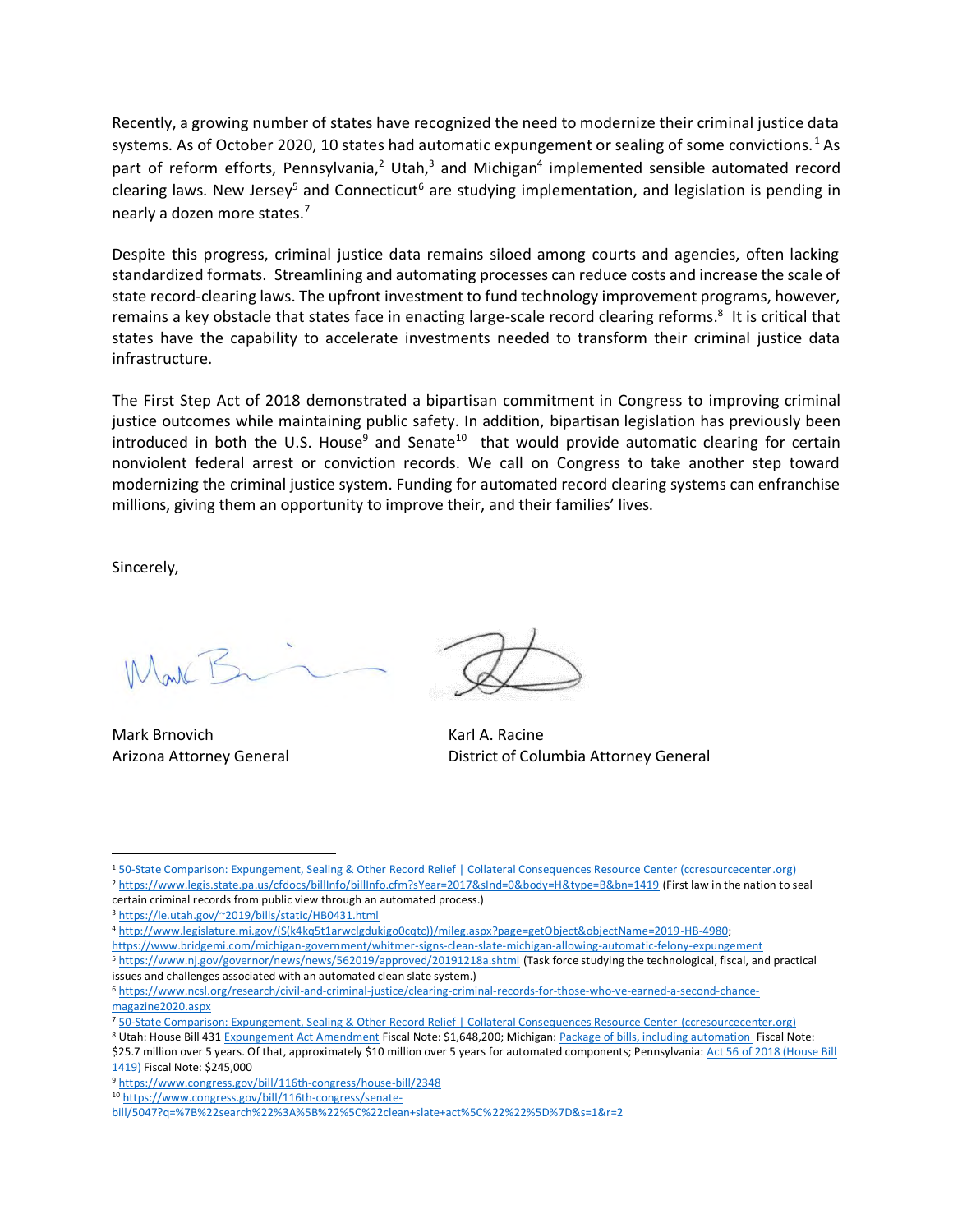Weiser ulis

Phil Weiser **Kathleen Jennings** Colorado Attorney General **Delaware Attorney General** 

Leevin Taitano Camacho **Kwame Raoul** 

 $\overline{\mathcal{M}}$ 

Tom Miller **Aaron Frey** 

 $-\epsilon$   $\neq$ 

Brian Frosh Maura Healey

tana Wesse

Dana Nessel **Keith Ellison** 



Gurbir S. Grewal **Letitia James** New Jersey Attorney General New York Attorney General

Josh Stein **Ellen F. Rosenblum** North Carolina Attorney General **Oregon Attorney General** 

Josh Shapiro Peter F. Neronha Pennsylvania Attorney General Rhode Island Attorney General

mings theen

Guam Attorney General **Illinois Attorney General** 

anon M. Frey

Iowa Attorney General **Maine Attorney General** Maine Attorney General

Maryland Attorney General Massachusetts Attorney General

Michigan Attorney General Minnesota Attorney General

Le 'du